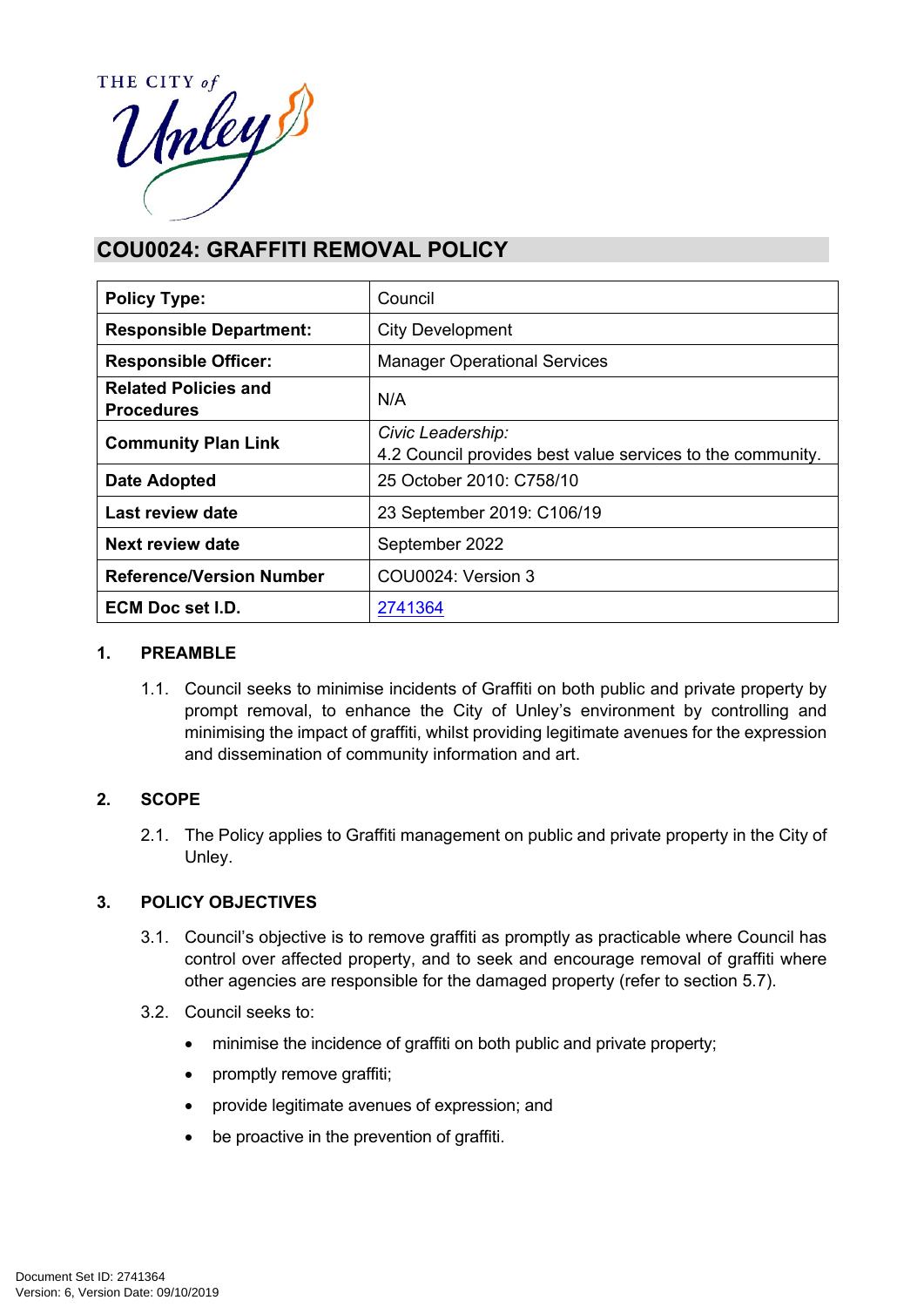# **4. DEFINITIONS**

- 4.1. the **Act** is the *Graffiti Control Act 2001.*
- 4.2. **Council** means the Corporation of the City of Unley.
- 4.3. **Graffiti** is the illegal application of writing or drawings to property without the owners' permission. Graffiti is the unwanted marking and adornment of the physical environment. It is considered to be visual pollution of the environment and an affront to property owners, whether public or private.
- 4.4. **Tag** is an individual mark in the form of a signature or identification logo defined as graffiti.
- 4.5. **DPTI** means the Department of Planning, Transport and Infrastructure
- 4.6. **SAPN** is SA Power Networks

#### **5. ROLES AND RESPONSIBILITIES**

- 5.1. This policy will be administered on behalf of Council by the:
	- General Manager City Services
	- Manager Development & Regulatory Services
	- Team Leader Regulatory Services
- 5.2. Appropriate authorities will be assigned to Council Officers in accordance with Section 12(4) of the Act.

#### **6. POLICY STATEMENT**

- 6.1 It is also Council's intent to discourage graffiti through physical design or social responses, whenever opportunities arise to do so.
- 6.2 Appropriately designed and legally placed murals are accepted as a positive form of art or decoration and as a deterrent to graffiti.
- 6.3 Council will not remove graffiti from building construction sites, demolition sites, enclosed/secure premises, vacant land or abandoned buildings due to actual risks associated with Workplace Health and Safety.
- 6.4 Council will consider design and planning aspects that may deter graffiti whenever opportunities arise through deliberations of development in the City or its own property maintenance, e.g. screen planting on prominent locations, installation of night lighting and security lighting.
- 6.5 The following measures are designed to keep the built environment in the City clear of graffiti as much as practicable, and to work in partnership with other agencies and individuals in combating the problem.
	- 6.5.1 Council will take up the power to remove or obliterate graffiti in accordance with Section 12(1) of Part 4 of the Act:

*Council may enter private property and take any action necessary to remove or obliterate graffiti on the property that is visible from a public place if –*

*(a) a notice under this section was served on the owner or occupier of the property at least ten (10) days prior to the action being taken; and*



**COU0024:** *Graffiti Removal Policy* Page 2 of 4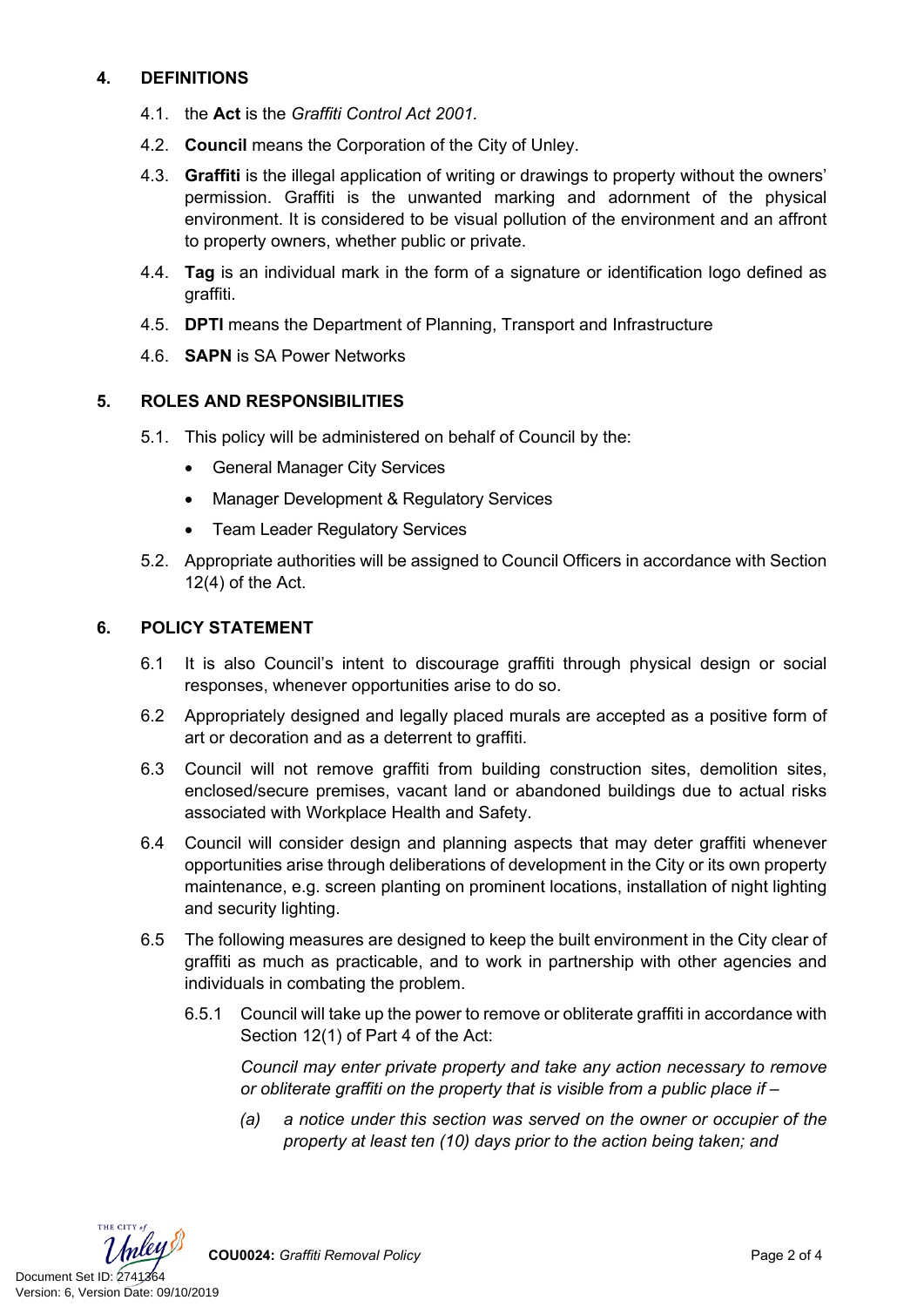- *(b) the owner or occupier on whom the notice was served has not objected, in accordance with the notice, to the action being taken.*
- 6.5.2 Graffiti deemed to be offensive (reflecting racial, political or sexist images or language) will be removed from Council-owned assets within one (1) working day and non-offensive graffiti within ten (10) business days of notification when feasible.
- 6.5.3 For frequently targeted properties a 'standing' authorisation to remove graffiti deemed to be offensive (reflecting racial, political or sexist images or language) may be sought under Section 12(2) of the Act from property owners/occupiers/agents so that the Act requirements are streamlined.
- 6.5.4 Where it is deemed safe and appropriate, Council will remove graffiti from property, including that owned by DPTI, SAPN and other utilities, which directly abuts Council owned assets.
- 6.5.5 For property or structures other than that owned by Council, if the location of the graffiti is assessed as presenting a Work Health and Safety hazard, then its removal from the structure or building will be the responsibility of the owner. The following are examples of unsafe areas:
	- SAPN assets such as light poles, electric boxes, transformers, cable cylinders and associated infrastructure.
	- DPTI assets such as traffic signals, traffic signs, signal boxes.
	- Other assets such as tram over pass, railway tracks, fences, train platforms.
	- Graffiti removal surrounding creek beds or associated infrastructure will be undertaken when and where it is deemed safe and appropriate.
- 6.5.6 Staff will maintain liaison with schools, councils, police and other relevant agencies in order to keep abreast of current 'tag registers', approaches to offenders and any other aspects of the issue which may inform Council's practices, or to which Council can contribute.

# **7. POLICY DELEGATIONS**

- 7.1. Delegation under this Policy is made to the following officers:
	- Manager Operational Services
	- Manager Strategic Assets
	- Manager Development and Regulatory Services
- 7.2. Full information about the sub-delegated powers and duties is contained in the Council *Delegations Register*.

# **8. LEGISLATION**

- *Local Government Act 1999*
- *Graffiti Control Act 2001*



**COU0024:** *Graffiti Removal Policy* Page 3 of 4